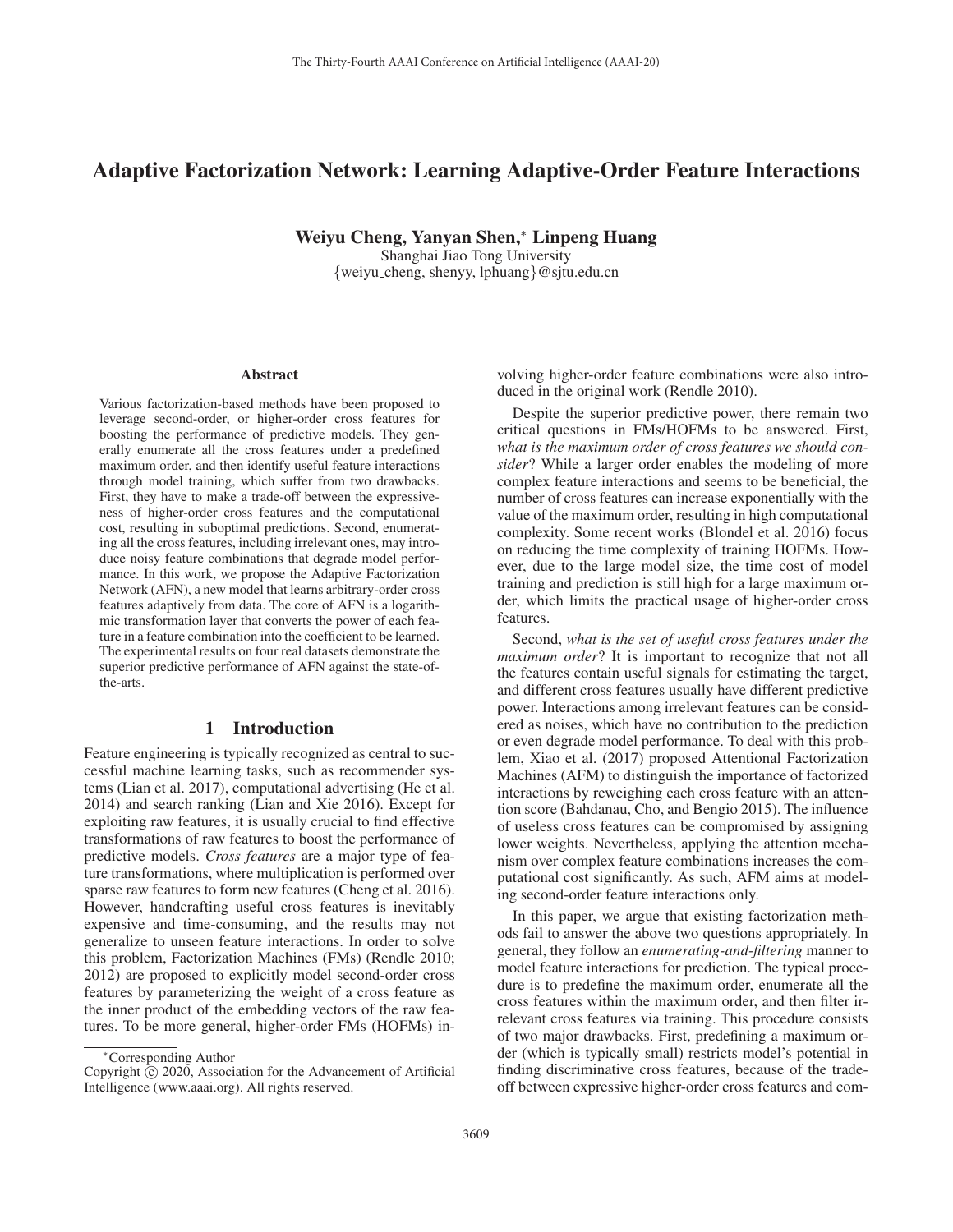putational complexity. Second, considering all the cross features may introduce noises and degrade the prediction performance, since not all the useless cross features can later be filtered out successfully.

To this end, we propose the Adaptive Factorization Network (AFN) to learn arbitrary-order cross features and their weights adaptively from data. The key idea is to encode feature embeddings into a logarithmic space and convert the powers of features into the multiplications with coefficients. The core of AFN is a logarithmic neural transformation layer consisting of multiple vector-wise logarithmic neurons. The purpose of each logarithmic neuron is to automatically learn the powers (i.e., orders) of the features in a possibly useful combination. Upon the logarithmic neural transformation layer, we apply the feedforward neural network to model element-wise feature interactions. Different from FMs/HOFMs, AFN is able to learn useful cross features from data adaptively, and the maximum order can be delivered on the fly. We summarize the major contributions of this paper as follows.

- To the best of our knowledge, we are the first to introduce the logarithmic transformation structure with neural networks to model arbitrary-order feature interactions for prediction.
- Based on the proposed logarithmic transformation layer, we propose the Adaptive Factorization Network (AFN) to learn arbitrary-order cross features and their weights adaptively from data.
- We show that FMs/HOFMs can be interpreted as two specializations of AFN, and the learned orders in AFN allow rescaling feature embeddings in different cross features.
- We conducted extensive experiments on four public datasets. The results demonstrate that the orders of the learned cross features span across a wide range, and our approach achieves superior prediction performance compared with the state-of-the-art methods.

### 2 Background

Feature Embeddings. In many real-world predictive tasks such as CTR prediction, input instances consist of both sparse categorical features and numerical features. By tradition, we represent each input instance as a sparse vector:

$$
\mathbf{x} = [\mathbf{x}_1, \mathbf{x}_2, ..., \mathbf{x}_m]
$$
 (1)

where m is the number of *feature fields* (e.g., item brand or user age),  $x_i$  is the representation of the *i*-th feature field (aka a *feature*), and **x** is the concatenation of  $x_i$ . Since most categorical features are sparse and high-dimensional, a common practice is to map them into dense vectors (i.e., embeddings) in low-dimensional latent space. Specifically, a categorical feature  $x_i$  is initially a one-hot encoded vector, and we have its embedding  $e_i$  computed as follows:

$$
\mathbf{e}_i = \mathbf{V}_i \mathbf{x}_i \tag{2}
$$

where  $V_i$  denotes the embedding matrix of field i. For a numerical feature  $x_j$ , its representation is a scalar  $x_j$ . To capture the interactions between numerical and categorical features,  $x_i$  is also transformed into a dense vector in the same low-dimensional space:

$$
\mathbf{e}_j = \mathbf{v}_j x_j \tag{3}
$$

where  $v_j$  is the embedding vector for the numerical field j. The resultant collection of feature embeddings  $e =$  $\{\mathbf e_1, \mathbf e_2, ..., \mathbf e_m\}$  will be used in FMs or neural networks for prediction (Cheng et al. 2018; Li, Shen, and Zhu 2018).

Factorization Machines. Factorization Machines (Rendle 2010) (FMs) are proposed to explicitly model secondorder feature interactions for high-dimensional data. Formally, the prediction of FMs is made as follows:

$$
y = \langle \mathbf{w}, \mathbf{x} \rangle + \sum_{j_2 > j_1}^{m} \langle \mathbf{e}_{j_1}, \mathbf{e}_{j_2} \rangle \tag{4}
$$

where  $\langle \cdot, \cdot \rangle$  denotes the inner product operation. Intuitively, the first term  $\langle \mathbf{w}, \mathbf{x} \rangle$  is the linear combination of raw feathe first term  $\langle w, x \rangle$  is the linear combination of raw fea-<br>tures, and the second term is the sum of pair-wise inner tures, and the second term is the sum of pair-wise inner products of feature embeddings. Higher-Order Factorization Machines (HOFMs) were introduced to capture higher-order feature interactions for prediction:

$$
y = \langle \mathbf{w}, \mathbf{x} \rangle + \sum_{j_2 > j_1}^{m} \langle \mathbf{e}_{j_1}^{(2)}, \mathbf{e}_{j_2}^{(2)} \rangle + \sum_{j_3 > j_2 > j_1}^{m} \langle \mathbf{e}_{j_1}^{(3)}, \mathbf{e}_{j_2}^{(3)}, \mathbf{e}_{j_3}^{(3)} \rangle + \cdots + \sum_{j_n > \dots > j_1}^{m} \langle \mathbf{e}_{j_1}^{(n)}, \dots, \mathbf{e}_{j_n}^{(n)} \rangle
$$
\n(5)

where the inner product operation is extended to represent the sum of element-wise products of multiple feature embeddings, and  $n$  is the maximum order of cross features. Computing Equation (5) directly takes  $O(km^n)$  time, where  $k$  is the rank of feature embeddings. Due to the high computational complexity, HOFMs have seldom been applied to real predictive systems (Blondel et al. 2016).

A common limitation of FMs and HOFMs is that they model all feature interactions with the same weight. As not all the cross features are useful, incorporating all of them for prediction may introduce noises and degrade model performance. As described above, some efforts have been devoted to alleviating this problem by exploiting attention mechanisms to assign non-uniform weights on different cross features (Xiao et al. 2017), or by learning weights for only retained cross features (Lian et al. 2018). However, these methods introduce additional costs and are still limited to a preset maximum order n of feature interactions before model training. In practice,  $n$  is usually set to a small value to make model size moderate. Such a design hinders the opportunity of finding discriminative higher-order cross features. In this paper, we propose to learn arbitrary-order cross features adaptively from data. Both the maximum order and the set of cross features used for prediction will be identified adaptively through model training, leading to high computational efficiency without sacrificing predictive power.

Logarithmic Neural Network (LNN). Logarithmic Neural Network (Hines 1996) was initially proposed to approximate unbounded non-linear functions. LNN is composed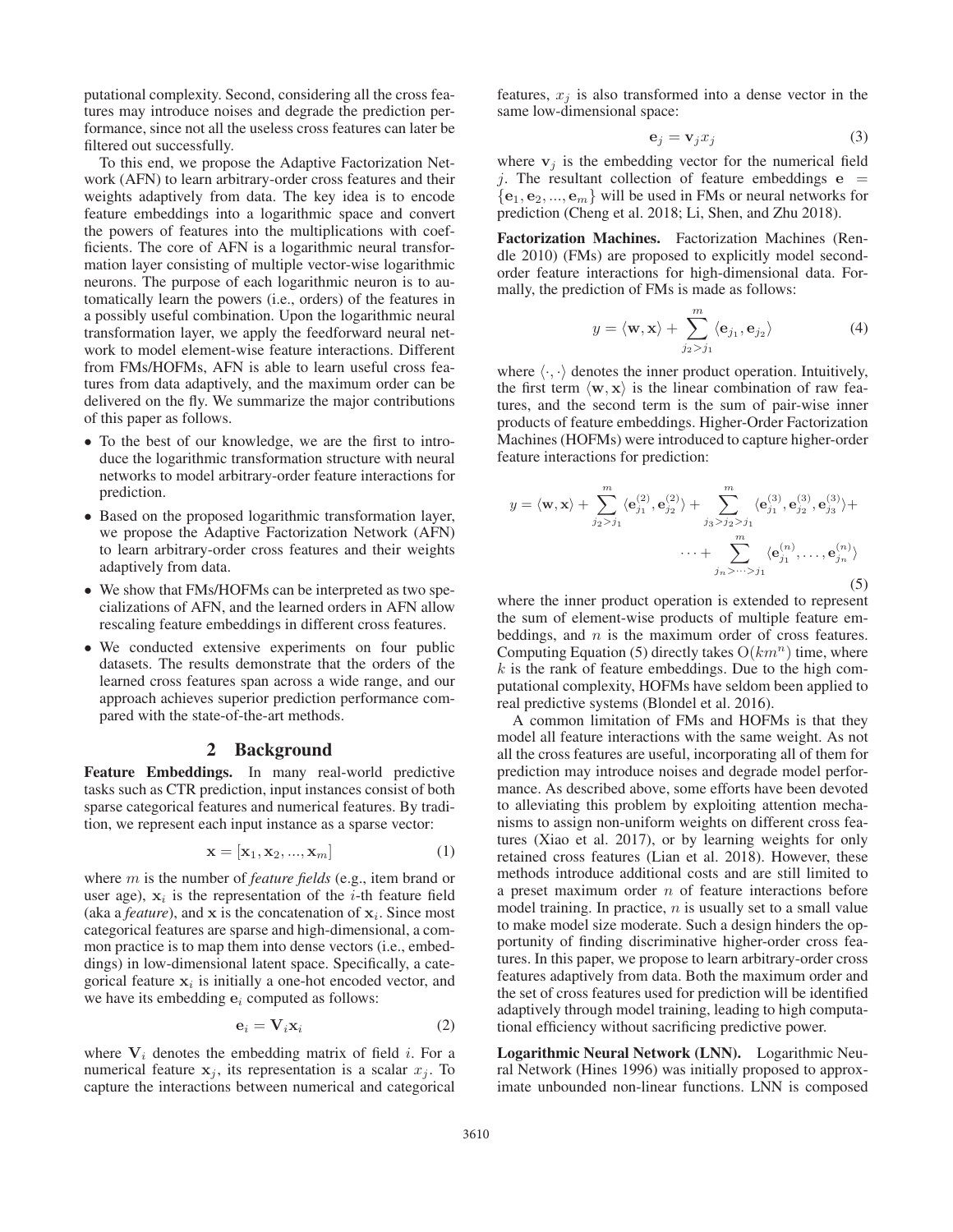

Figure 1: Logarithmic neuron in LNN.

of multiple logarithmic neurons, the structure of which is shown in Figure 1. Formally, a logarithmic neuron can be formulated as:

$$
y = \exp\left(\sum_{i} w_i \ln x_i\right) = \prod_{i} x_i^{w_i} \tag{6}
$$

The idea of LNN is to transform input into the logarithmic space, which converts multiplication to addition, division to subtraction, and powers to multiplication by a constant. Although multi-layer perceptrons (MLPs) are known to be universal approximators, they have limited ability in approximating some functions such as multiplication, division, and powers when the input is unbounded (Hines 1996). On the contrary, LNN is able to approximate such functions over the entire input range well.

In this paper, we exploit logarithmic neurons to adaptively learn the powers of each field in cross features from data. We highlight three key differences between LNN and our proposed AFN. 1) The learned power in AFN is applied at a vector-wise level and shared among all feature embeddings in the same field. 2) The inputs to our model are feature embeddings to be learned. Thus we need to use some techniques to keep gradients stable and learn appropriate feature embeddings and combinations for prediction. 3) In AFN, we further apply feed-forward hidden layers upon the learned cross features to enhance the expressiveness of our model.

#### 3 Adaptive Factorization Network

We first elaborate the AFN model that learns adaptiveorder feature interactions, including the optimization procedure and its ensemble with deep neural networks. We then make discussions on the learned feature orders in AFN, the model's relation to FMs/HOFMs, and the time complexity. The overall structure of AFN is depicted in Figure 2.

#### 3.1 Model Architecture

Input Layer and Embedding Layer. The input layer of AFN absorbs both sparse categorical features and numerical features. As described in Section 2, all the raw input features are first transformed into embeddings in a shared latent space. Here we introduce two crucial techniques for implementing the embedding layer. First, since we will apply a logarithmic transformation to feature embeddings in the successive layer, we need to keep all the values in the embeddings to be positive. Second, it is advised to add a small positive value  $\epsilon$  (e.g., 1e-7) to zero embeddings to avoid numerical overflow. After that the output of the emavoid numerical overflow. After that, the output of the embedding layer is a collection of positive feature embeddings  $e = \{e_1, e_2, ..., e_m\}.$ 



Figure 2: Framework of AFN.

Logarithmic Transformation Layer The core of AFN is the logarithmic transformation layer which learns the powers (i.e., orders) of each feature field in cross features. This layer consists of multiple vector-wise *logarithmic neurons*. Similar to Equation (6), the output of the  $j$ -th vector-wise logarithmic neuron can be formulated as:

$$
\mathbf{y}_j = \exp\left(\sum_{i=1}^m w_{ij} \ln \mathbf{e}_i\right) = \mathbf{e}_1^{w_{1j}} \odot \mathbf{e}_2^{w_{2j}} \odot \dots \odot \mathbf{e}_m^{w_{mj}} \tag{7}
$$

where  $w_{ij}$  is the coefficient of the j-th neuron on the *i*-th field. The functions  $\ln(\cdot)$  and  $\exp(\cdot)$  and the power term  $w_{ij}$ are all applied at the element-wise level to the corresponding vectors, and  $\odot$  denotes element-wise product operation. The main observation based on Equation (7) is that the output of each logarithmic neuron  $y_j$  is able to represent any cross features. For example, when  $w_{1j}$  and  $w_{2j}$  are set to 1, and  $w_{ij}$  (2 < i < m) are set to 0, we have  $\mathbf{y}_j = \mathbf{e}_1 \odot \mathbf{e}_2$ , which is a second-order cross feature for the first two raw feature fields. Thus we can use multiple logarithmic neurons to obtain different feature combinations in arbitrary orders as the output of this layer. Note that the elements in the coefficient matrix  $\mathbf{W}_{LTL} \in \mathbf{R}^{m \times N}$  (where N denotes the number of logarithmic neurons in the layer) are learnable parameters logarithmic neurons in the layer) are learnable parameters, and are not necessarily converged to be 0s or 1s.

Feed-forward Hidden Layers and Prediction. Upon the logarithmic transformation layer, we stack several fullyconnected hidden layers to combine the formed cross features. We first concatenate all the cross features as input to the feed-forward network:

$$
\mathbf{z}_0 = [\mathbf{y}_1, \mathbf{y}_2, ..., \mathbf{y}_N] \tag{8}
$$

where  $N$  is the number of logarithmic neurons in the preceding layer, and [ ] denotes the concatenation operation. We then feed  $z_0$  into L hidden layers:

$$
\mathbf{z}_1 = ReLU(\mathbf{W}_1 \mathbf{z}_0 + \mathbf{b}_1)
$$
  
...... (9)  

$$
\mathbf{z}_L = ReLU(\mathbf{W}_L \mathbf{z}_{L-1} + \mathbf{b}_L)
$$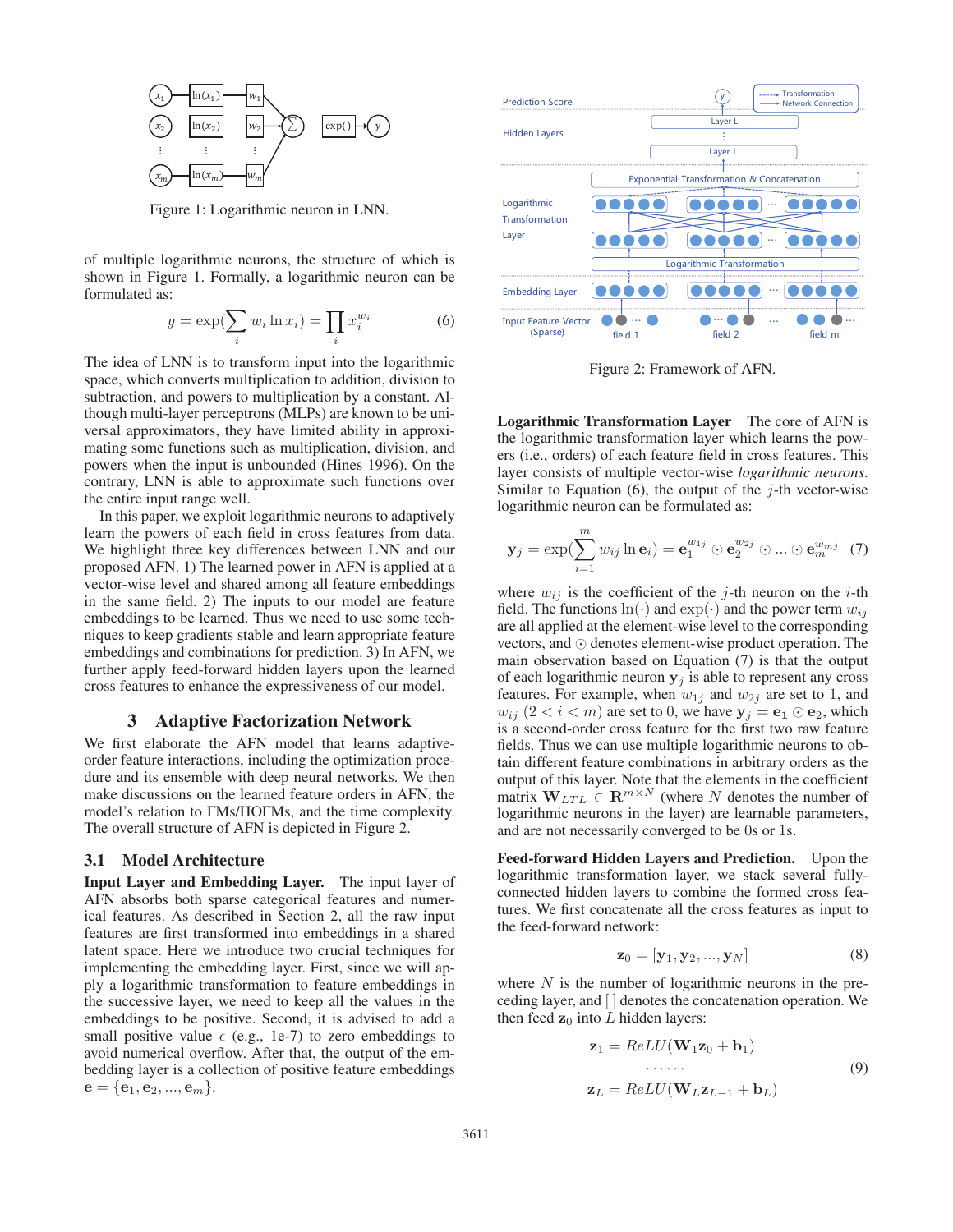where  $W_L$  and  $b_L$  denote the weight matrix and bias vector of the L-th layer, respectively. ReLU is the Rectifier activation function (Nair and Hinton 2010) to capture nonlinear element-wise feature interactions. At last, the output  $\mathbf{z}_L$  of the hidden layers is transformed to the final prediction  $\hat{y}$ :

$$
\hat{y} = \mathbf{w}_p^\top \mathbf{z}_L + b_p \tag{10}
$$

where  $w_p$  and  $b_p$  denote the weight vector and bias term of the prediction layer, respectively.

# 3.2 Optimization

As AFN enhances FMs from the perspective of learning adaptive-order cross features, it can be applied to a variety of prediction tasks, including classification, regression and ranking, where the objective functions should be chosen accordingly. For binary classification tasks producing 0 or 1 target labels, a common objective function is the logarithmic loss:

$$
Logloss = -\frac{1}{K} \sum_{i=1}^{K} y_i \log \sigma(\hat{y}_i) + (1 - y_i) \log(1 - \sigma(\hat{y}_i))
$$
\n(11)

where K is the total number of training instances, and  $\sigma$ denotes the sigmoid function. For regression tasks, we can minimize the mean squared error loss. In this work, we focus on binary classification tasks and optimize the log loss in Equation (11). We employ the Adam optimizer (Kingma and Ba 2015), a variant of Stochastic Gradient Descent that dynamically tunes the learning rate during the training process, thus leading to faster convergence (Sun et al. 2019).

Besides, we perform batch normalization (BN) (Ioffe and Szegedy 2015) on the outputs of logarithmic transformation, exponential transformation, and all the hidden layers with two considerations. First, the feature embeddings **e** are usually initialized and optimized to be close to zero. After the logarithmic transformation, the embeddings tend to involve large negative values with a significant variance, which is harmful to the optimization of the parameters in the successive layers. As BN can scale and shift the outputs to normalized values, it is crucial to the training process of AFN. Second, we employ multi-layered neural networks after the logarithmic transformation layer. Performing BN on the outputs of hidden layers helps alleviate the covariance shift problem (Ioffe and Szegedy 2015), leading to faster convergence and better model performance empirically.

### 3.3 Ensemble AFN with DNNs

Prior works (Cheng et al. 2016; Guo et al. 2017; Lian et al. 2018) have proposed to ensemble the prediction results from cross feature-based models such as FMs with those from raw feature-based neural methods to boost the performance. As AFN adaptively learns cross features for prediction, we can combine it with deep neural networks (DNNs) in a similar manner. Note that neural structures are powerful to capture nonlinear and deep feature interactions at the element-wise level, which can be viewed as a fine-grained feature interactions modeling method to enhance AFN. To enforce the ensemble between AFN and the neural networks, we first

train the two models separately. After that, we develop an ensemble model to combine the prediction results from the two trained models, as below:

$$
\hat{y}_{ensemble} = w_1 \hat{y}_{AFN} + w_2 \hat{y}_{DNN} + b \tag{12}
$$

where  $\hat{y}_{AFN}$  and  $\hat{y}_{DNN}$  are the predictions made from the trained AFN and DNN respectively,  $w_1$  and  $w_2$  are the corresponding coefficients, and b is a bias term. The ensemble model can be trained by optimizing the log loss similar to Equation (11). We dub this ensembled model as " $AFN^{+}$ ". Our ensemble method is a bit different from the one used by DeepFM (Guo et al. 2017) whose feature embeddings are shared among FM and DNN. Here we separate the embedding layers of AFN and DNN to avoid interference. Our primary concern is that unlike DeepFM, the distribution of the embedding values in AFN, which should always keep positive, is far from that in DNN. The separation slightly increases the model complexity but leads to better performance according to our experiments.

### 3.4 Discussions

Understanding orders in AFN. AFN learns the power (i.e., the orders) of each feature in cross features though the logarithmic transformation layer. As no restriction is enforced on the weight matrix  $W<sub>LTL</sub>$  of the logarithmic transformation layer, the learned feature orders can be decimals or negative values. In order to understand the feature orders learned by AFN, we borrow some ideas from the field-aware factorization machines (FFMs) (Juan et al. 2016). In FFMs, each feature is associated with  $m$  feature embeddings, where  $m$  is the number of feature fields. FFMs is distinct from FMs in that each feature employs different embeddings when interacting with features from different fields. The insight of FFMs is to avoid interference among the feature space of different fields. In AFN, the order of each feature can be considered as a scaling factor for the corresponding feature embedding. For example, consider an embedding with values ranging from 0 to 1. An order larger than 1 would shrink embedding values while an order smaller than 1 would do the opposite. By analogy to FFMs, the orders learned by AFN can be utilized to rescale feature embeddings when interacting with other features in different fields.

Relation to FMs and HOFMs. We first show that FMs can be viewed as a special case of AFN. According to Equation (7), the output  $y_j$  from a logarithmic neuron is able to represent any second-order cross features by setting the power  $w_{ij}$  of each feature embedding appropriately. Suppose we have enough logarithmic neurons to produce all the second-order cross features, and the successive hidden layers approximate a simple summation function at the element-level. Then AFN can exactly recover FMs. Similarly, when we have enough logarithmic neurons to deliver all the cross features within the maximum order and allow the hidden layers to approximate a summation function, AFN is able to recover HOFMs. Note that in HOFMs (Blondel et al. 2016), feature embeddings in different orders can be either shared or learned separately.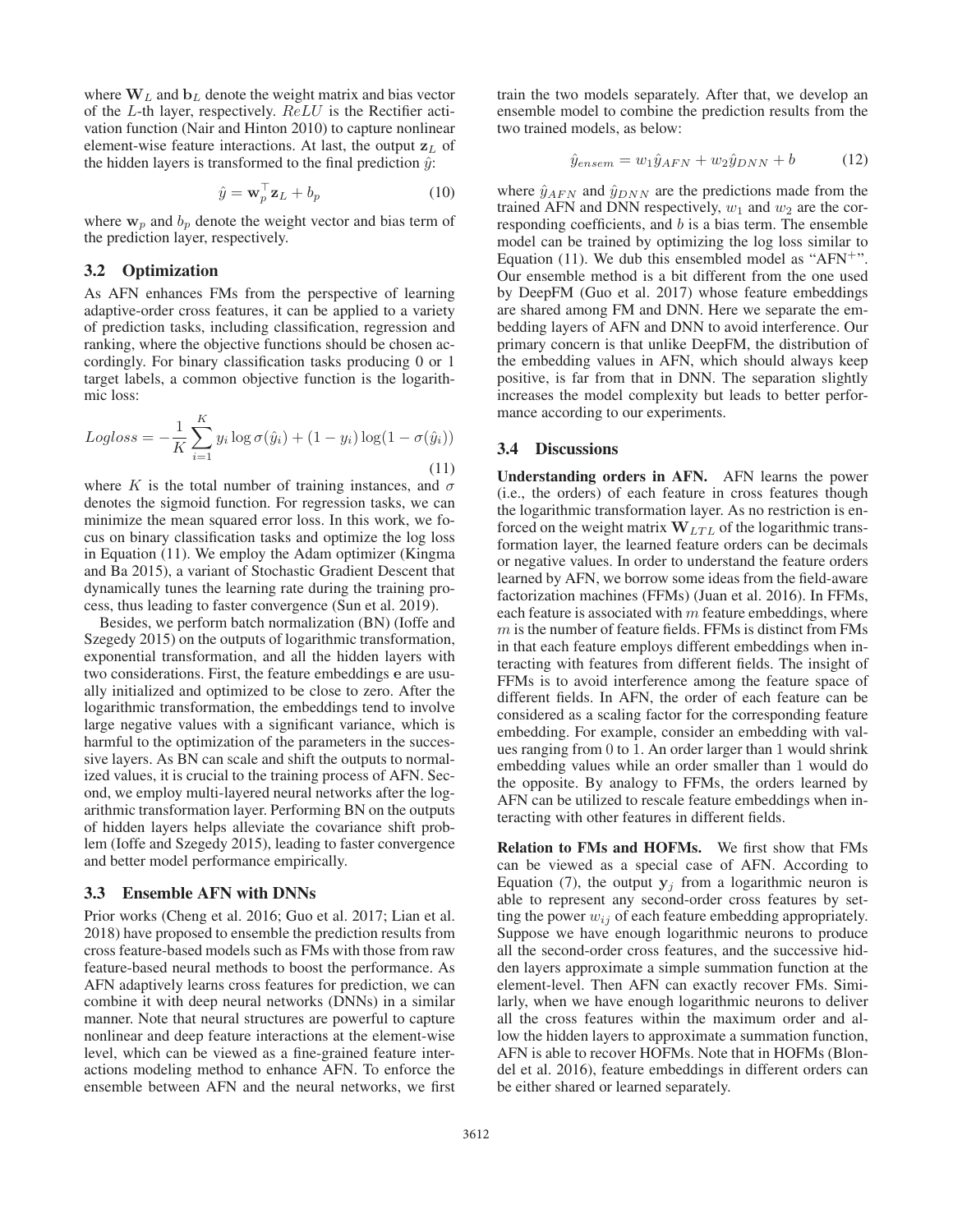Table 1: Statistics of the datasets.

| <b>Dataset</b> | #instances | #fields | #features |
|----------------|------------|---------|-----------|
| Criteo         | 45,840,617 | 39      | 2,086,936 |
| Avazu          | 40,428,967 | 22      | 1,544,250 |
| Movielens      | 2,006,859  | 3       | 90.445    |
| Frappe         | 288,609    | 10      | 5.382     |

**Time complexity analysis.** Recall that we use  $k$  and  $m$ to denote the rank of feature embeddings and the number of feature fields, respectively. In AFN, a logarithmic neuron in Equation (7) can be computed in  $O(km)$  time. Assume we use N logarithmic neurons to obtain cross features. The computational complexity of the logarithmic transformation layer is  $O(kmN)$ . Considering the additional cost in the hidden layers, the total time complexity of AFN is  $O(kmN + n_W)$ , where  $n_W$  is the total number of weights in the hidden layers. As for HOFMs, supposing  $n$  is the maximum order of feature combinations as predefined, it takes  $O(km^n)$  time to deliver a prediction which can be reduced to  $O(kmn^2)$  with dynamic programming (Blondel et al. 2016). Note that the time complexity of HOFMs is highly correlated with the maximum order  $n$  of cross features, while in AFN, both  $N$  and  $n_W$  are only determined by the model structure due to its adaptive cross features generation manner. The time cost of training AFN with the optimal setting is empirically close to that of CIN (Lian et al. 2018).

# 4 Experiments

In this section, we conduct experiments to answer the following research questions:

**RQ1:** How do our proposed methods AFN and  $AFN^+$  perform against the state-of-the-art methods?

RQ2: How does the performance of AFN vary with different settings of the hyper-parameters?

RQ3: What are the learned feature orders in AFN, and can AFN find useful cross features from data?

# 4.1 Experimental Settings

Datasets. We conduct experiments with four publicly accessible datasets following previous works (Lian et al. 2018; He and Chua 2017): Criteo<sup>1</sup>, Avazu<sup>2</sup>, Movielens<sup>3</sup> and Frappe<sup>4</sup>. For each dataset, we randomly split the instances by 8:1:1 for training, validation and test, respectively. The details of the four datasets are summarized in Table 1.

(1) Criteo: This is a popular industry benchmarking dataset for CTR prediction, which contains 13 numerical feature fields and 26 categorical feature fields.

(2) Avazu: This dataset contains users' click records on mobile advertisements. It has 22 feature fields including user features and advertisement attributes.

(3) Movielens: This dataset consists of users' tagging records on movies. We focus on personalized tag recommendation by converting each tagging record (user ID, movie ID, tag) to a feature vector as input. The target value denotes whether the user has assigned a particular tag to the movie. (4) Frappe: This dataset contains app usage logs from users under different contexts (e.g., daytime, location). We converted each log (user ID, app ID, context features) to a fea-

ture vector as input. The target value indicates whether the user has used the app under the context.

Evaluation metrics. We adopt two metrics for performance evaluation: AUC (Area Under the ROC curve) and Logloss (cross entropy). Note that a slight increase in AUC or decrease in Logloss at .001-level is known to be a significant improvement for the tasks such as CTR prediction (Cheng et al. 2016; Guo et al. 2017; Song et al. 2018).

**Comparison methods.** We compare AFN and  $AFN<sup>+</sup>$  with four classes of the existing approaches: (i) first-order approaches that linearly sum up raw features; (ii) FM-based methods that consider second-order cross features; (iii) advanced approaches that model high-order feature interactions; (iv) ensemble models that involve a DNN as the counterpart. We briefly describe these methods as follows.

• Linear Regression (LR). It sums up raw features linearly.

• Wide&Deep (Cheng et al. 2016). It integrates LR with DNN. Note that we omit the hand-crafted cross features for a fair comparison.

• FM (Rendle 2012). FM models second-order cross features with factorization techniques for prediction.

• HOFM (Blondel et al. 2016). It is the high-order version of FM.

• DeepFM (Guo et al. 2017). It is an ensemble between DNN and FM.

• AFM (Xiao et al. 2017). It extends FM via the attention mechanism to distinguish the importance of second-order cross features.

• CrossNet (Wang et al. 2017). It explicitly models feature interactions by taking the outer product of input feature vectors.

• Deep&Cross (Wang et al. 2017). It is the ensemble between CrossNet and DNN.

• NFM (He and Chua 2017). It sums up pairwise Hadamard product of input feature vectors followed by fully connected layers.

• PNN (Qu et al. 2019). It models feature interactions by concatenating pairwise inner or outer products of input feature vectors.

• CIN (Lian et al. 2018). It produces high-order cross features by computing outer products of feature vectors at different orders.

• xDeepFM (Lian et al. 2018). It integrates CIN with DNN.

Implementation details. We implement our methods using Tensorflow<sup>5</sup>. We apply Adam with a learning rate of 0.001 and a mini-batch size of 4096. The default number of logarithmic neurons is set to 1500, 1200, 800 and 600 for Criteo, Avazu, Movielens and Frappe datasets, respectively. We use 3 hidden layers and 400 neurons per layer by default

<sup>1</sup> http://labs.criteo.com/2014/02/

kaggle-display-advertising-challenge-dataset/

<sup>2</sup> https://www.kaggle.com/c/avazu-ctr-prediction

<sup>3</sup> https://grouplens.org/datasets/movielens/

<sup>4</sup> http://baltrunas.info/research-menu/frappe

<sup>5</sup> https://github.com/WeiyuCheng/AFN-AAAI-20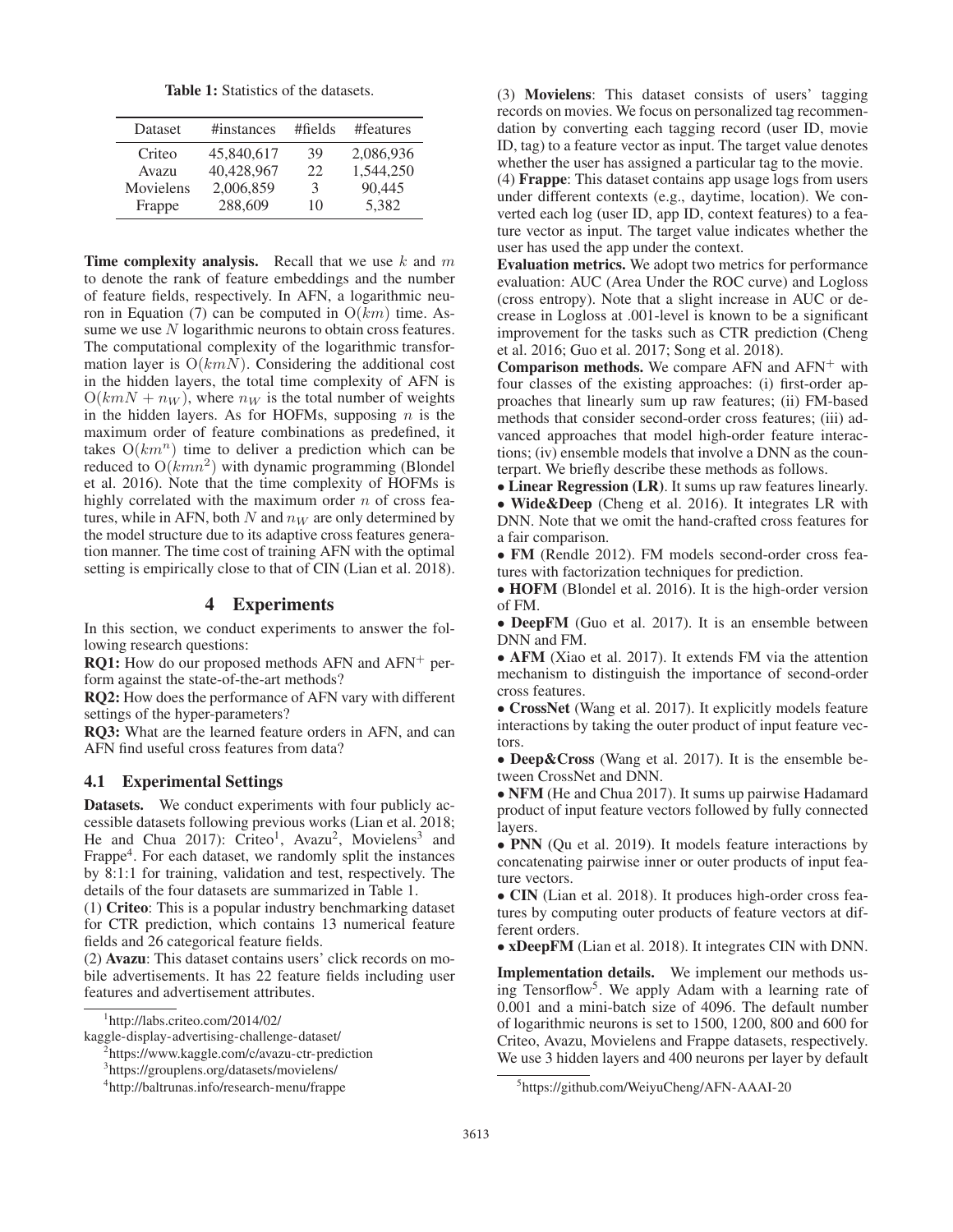Model Class Model Criteo Avazu Movielens Frappe AUC Logloss AUC Logloss AUC Logloss AUC Logloss First-Order LR 0.7858 0.4636 0.7313 0.4065 0.9215 0.3080 0.9329 0.2860 Second-Order FM 0.7933 0.4574 0.7496 0.3740 0.9388 0.2797 0.9641 0.2143 AFM 0.7953 0.4554 0.7454 0.3766 0.9295 0.2836 0.9639 0.2294 High-Order CrossNet 0.7915 0.4585 0.7498 0.3756 0.9323 0.2929 0.9393 0.2835 HOFM 0.7960 0.4551 0.7516 0.3756 0.9410 0.3088 0.9709 0.2141 NFM 0.7968 0.4537 0.7531 0.3761 0.9441 0.3004 0.9727 0.2079 PNN 0.8026 0.4509 0.7526 0.3737 0.9469 0.2792 0.9735 0.2012 CIN 0.8042 0.4472 0.7533 0.3756 0.9494 0.2600 0.9704 0.2342 AFN 0.8061 0.4458 0.7512 0.3731 0.9477 0.2753 0.9759 0.1784 Ensembled Deep&Cross 0.8059 0.4463 0.7550 0.3721 0.9419 0.2791 0.9402 0.2808 Wide&Deep 0.8062 0.4453 0.7529 0.3744 0.9381 0.3310 0.9728 0.2038 DeepFM 0.8025 0.4501 0.7535 0.3742 0.9424 0.3131 0.9719 0.2108 xDeepFM 0.8070 0.4443 0.7535 0.3737 0.9448 0.2717 0.9738 0.2098  $\text{AFN}^+$  0.8074 0.4451 0.7555 0.3718 0.9500 0.2585 0.9783 0.1762 AUC Logloss **a**<br>¶ 0.973 0.971 0.972 0.974 0.975 **Logloss** 0.190 0.180 0.185 0.195 0.200 0.205 **number of logarithmic neurons** 1 2 3 5 10 100 600 1000 (a) Number of logarithmic neurons AUC Logloss **a**<br>Eco.970 0.966 0.968 0.972 0.974 0.976 **Logloss** 0.18  $-0.20$  $0.22$ 0.24 0.26 **depth of hidden layers** 01234 (b) Depth of hidden layers AUC Logloss g<br>⋜°°373  $0.97$ 0.972 0.974 0.975 0.976 **Logloss** 0.175 0.180 0.185 0.190 0.195  $200$ 0.205 **number of neurons in hidden layers** 10 100 400 1000 2000 (c) Number of hidden neurons

Table 2: Performance comparison.

Figure 3: Effects of hyperparameters on the performance of AFN.

in AFN. To avoid overfitting, we perform early-stopping according to the AUC on the validation set. We set the rank of feature embeddings to 10 in all the models. We use the same neural network structure (i.e., 3 layers, 400-400-400) for all the approaches that involve DNN for a fair comparison. The maximum order in HOFM is set to 3. All the other hyperparameters are tuned on the validation set. For each empirical result, we run the experiments for 3 times and report the average value.

# 4.2 Performance Comparison (RQ1)

Comparing with individual models. We first compare AFN with various individual models involving first-order, second-order and high-order feature interactions. The results are shown in Table 2. We have three important observations. First, AFN yields the best or competing performance over all the datasets. For Criteo and Frappe, AFN outperforms the second-best model CIN by a large margin, i.e., on average, the increase on AUC and the decrease on log loss are 0.0037 and 0.0286, respectively. For Movielens, AFN achieves the second-best performance, and for Avazu, it achieves the best log loss with a moderate AUC. Regarding the good performance of simpler models on Movielens and Avazu, we conjecture that the predictions on these two datasets rely more on lower-order cross features, and the advantages of AFN are thus restricted. Note that Movielens only contains three feature fields, and the benefit of finding useful higher-order cross features can be marginal. Second, AFN consistently outperforms FMs and HOFMs on all the datasets, which verifies that learning adaptive-order cross features can bring better predictive performance than modeling fixed-order feature interactions. Third, the models that utilize higher-order feature interactions generally outperform those based on lower-order cross features, especially when the number of feature fields is large. This is consistent with the intuition that higher-order feature interactions have stronger predictive power.

Comparing with integrated models.  $AFN^+$  integrates AFN and DNN to exploit both explicit cross features and implicit element-wise feature interactions for prediction. We compare AFN<sup>+</sup> with several state-of-the-art ensemble models. As shown in Table 2,  $AFN<sup>+</sup>$  achieves the best performance on the four datasets. On average, AFN outperforms xDeepFM, which integrates CIN and DNN, by achieving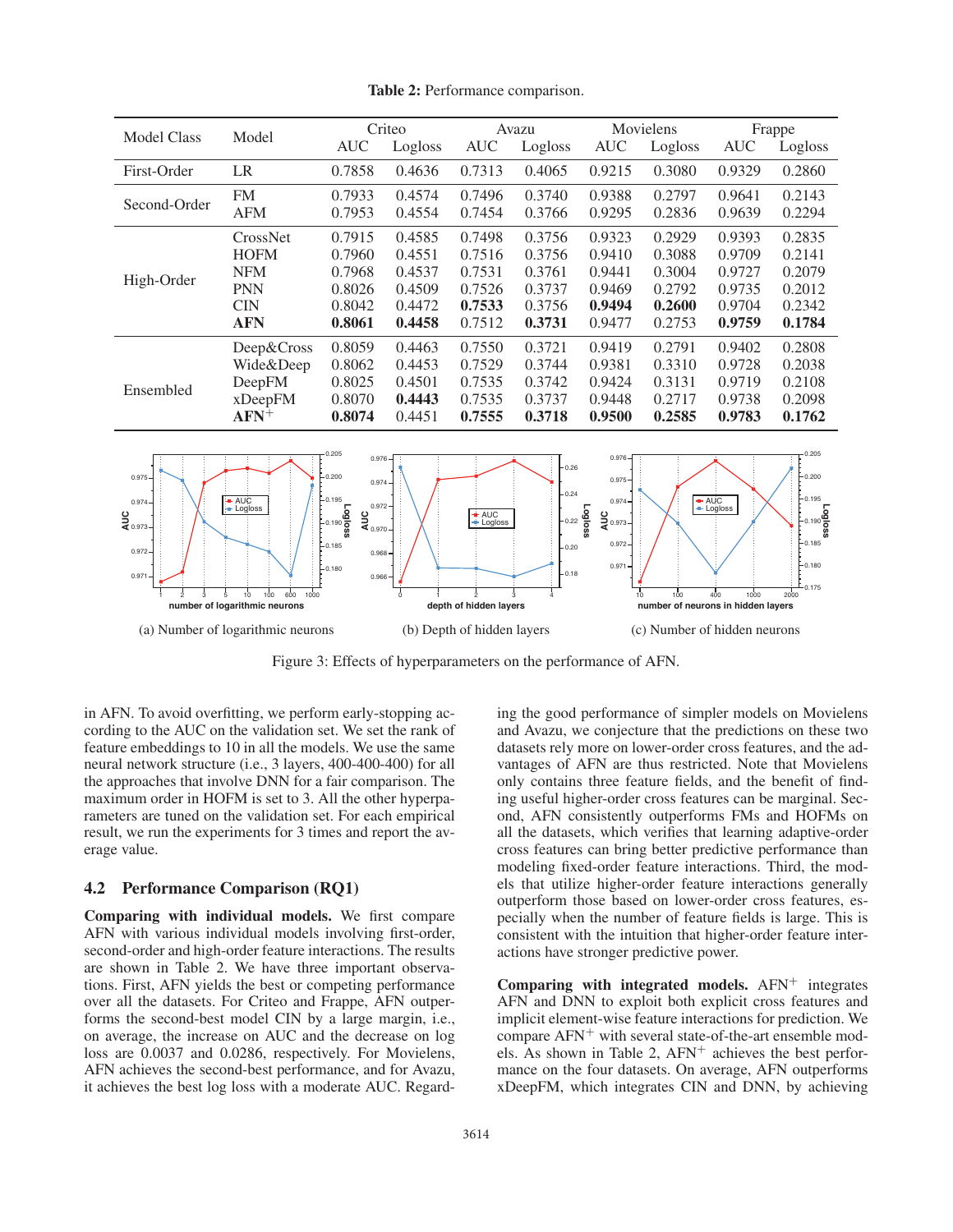

Figure 4: Quantitative analysis and case study. (a) $\&$ (b): Distribution of the learned feature orders (x-axis) over training steps (y-axis) on Criteo dataset. (c) A case study on Frappe dataset, where we set the number of logarithmic neurons to 3.

0.003 and 0.012 improvements on AUC and log loss, respectively. This demonstrates that the adaptive-order cross features learned by AFN are quite different from the implicit feature interactions modeled by DNN, thus improving the performance gain significantly when combining two different types of feature interactions for prediction.

# 4.3 Hyperparameter Investigation (RQ2)

We now study the effect of three hyperparameters on the performance of AFN. We only provide the results on Frappe as the results on the other three datasets are similar.

Number of logarithmic neurons. Figure 3a provides the results over different numbers of logarithmic neurons in the logarithmic transformation layer. We can see that the performance of AFN shows an increasing trend, followed by a decreasing trend when the number of neurons becomes larger. This indicates that an appropriate number of logarithmic neurons should be employed to make a trade-off between expressiveness and generalization to achieve optimal performance. Surprisingly, the advantage of AFN is stable even when the number of logarithmic neurons is less than 5. This result demonstrates that finding a small number of discriminative cross features is vital to the prediction accuracy and AFN is effective to find these critical cross features.

Depth of hidden layers. Figure 3b shows the effect of the depth of hidden layers. We observe that stacking hidden layers upon the learned adaptive-order cross features is beneficial in improving the model performance. However, it is worth noticing that the performance of AFN is not highly dependent on the number of hidden layers. When the depth is set to 0, and the prediction is made by a weighted sum over the learned cross features, AFN can still achieve fairly good results. This demonstrates the effectiveness of the logarithmic transformation layer in learning discriminative cross features.

Number of neurons in hidden layers. As shown in Figure 3c, the performance of AFN first grows with the number of neurons. This is because more parameters bring better expressiveness to the model. The performance starts to degrade when the parameter size of the hidden layers exceeds 600, which is caused by overfitting as the training loss keeps on decreasing afterward.

# 4.4 Quantitative Analysis and Case Study (RQ3)

Learned feature orders. We now investigate the learned feature orders in the logarithmic transformation layer of AFN. Figure 4 shows the variation of feature orders during the whole training procedure on Criteo Dataset. From Figure 4a, we can see that the orders of individual feature field are typically centered around zero and within the range of  $[-1, 1]$ . This is quite different from the typical factorizationbased methods where individual feature orders are either 0 or 1. The relaxation in the learned feature orders allows the original feature embeddings to be rescaled when composing different cross features. We also provide the order distribution of cross features in Figure 4b, where the order of a cross feature is computed by the sum of absolute values of the constituent features orders. We can see that the learned cross feature orders are gradually optimized during the training process. The final cross feature orders spread over a wide range (from 4 to 10), instead of being fixed to a predefined value (e.g., 2) as in much of the factorization-based work.

Case study. To get a deeper understanding of the cross features learned by AFN, we conduct a case study on Frappe Dataset, where the description of each feature field is available. For illustration purpose, we limit the number of logarithmic neurons to be 3. Figure 4c provides the absolute values of individual feature orders on each neuron and the summation. From the figure, we can approximately infer that three cross features *(item id, is free, country)*, *(user id, item id)*, and *(item id, is free)* are learned in the respective logarithmic neurons. Moreover, by summing up feature orders in three neurons, the most discriminative feature fields are found to be *item id*, *is free*, and *user id*. This is reason